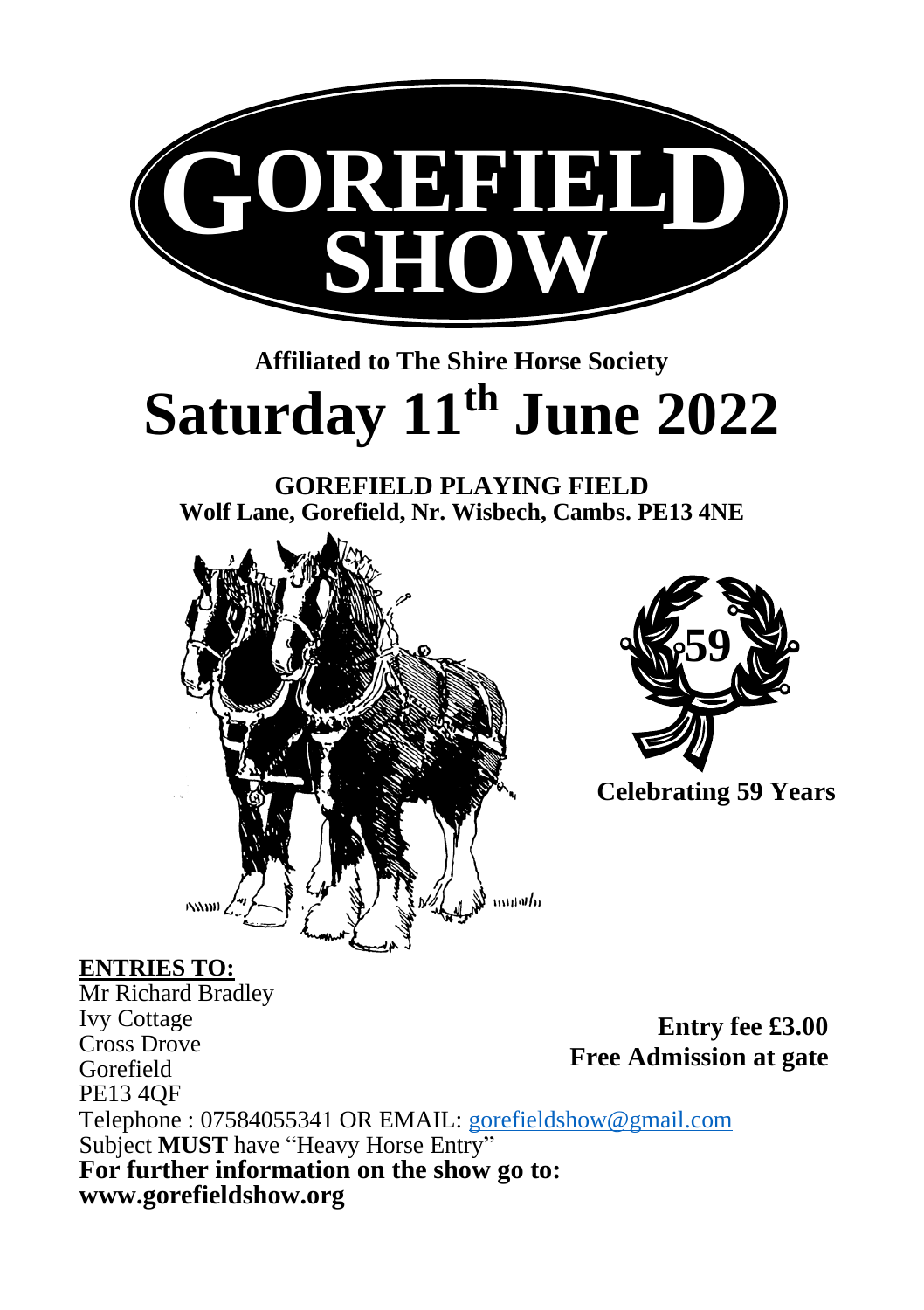## **JUDGING OF HEAVY HORSE CLASSES 11th JUNE MAIN RING (9.00 am.)**

| <b>SHIRE CLASSES</b>                                                                                                                                 |                                                                                             | Judge:                  | <b>MRS DELMA NULTY</b>   |  |  |  |  |
|------------------------------------------------------------------------------------------------------------------------------------------------------|---------------------------------------------------------------------------------------------|-------------------------|--------------------------|--|--|--|--|
| CLASS <sub>1</sub>                                                                                                                                   | Gelding (3 years & over)                                                                    | <b>J. L. COOPER CUP</b> |                          |  |  |  |  |
| CLASS <sub>2</sub>                                                                                                                                   | Barren Mare (3 years & over)                                                                | <b>JIM KING SHIELD</b>  |                          |  |  |  |  |
| CLASS <sub>3</sub>                                                                                                                                   | Filly, Colt or Gelding (Yearling) G.S.HAMMOND CUP                                           |                         |                          |  |  |  |  |
| CLASS <sub>4</sub>                                                                                                                                   | Filly, Colt or Gelding (2 years)                                                            |                         | <b>HAROLD REEVE CUP</b>  |  |  |  |  |
| CLASS <sub>5</sub>                                                                                                                                   | Mare with Foal at Foot                                                                      |                         | <b>TOM BROWNLOW CUP</b>  |  |  |  |  |
| CLASS <sub>6</sub>                                                                                                                                   | <b>Best Pair of Heavy Horses</b>                                                            |                         | <b>HEALY HIRE TROPHY</b> |  |  |  |  |
| PERCHERON CLASSES<br><b>MR NIGEL MURFITT</b><br>Judge:                                                                                               |                                                                                             |                         |                          |  |  |  |  |
| CLASS <sub>7</sub>                                                                                                                                   | <b>Filly or Colt Foal</b>                                                                   |                         |                          |  |  |  |  |
| CLASS <sub>8</sub>                                                                                                                                   | <b>Mare with Foal at Foot</b>                                                               |                         |                          |  |  |  |  |
| CLASS <sub>9</sub>                                                                                                                                   | Filly, Colt, Gelding Yearling or 2-year-old                                                 |                         |                          |  |  |  |  |
| CLASS <sub>10</sub>                                                                                                                                  | <b>Barren Mare or Gelding</b> (3 year old and over)                                         |                         |                          |  |  |  |  |
| <b>SUFFOLK</b>                                                                                                                                       | <b>CLASSES</b>                                                                              |                         |                          |  |  |  |  |
| CLASS 11                                                                                                                                             | <b>Filly or Colt Foal</b>                                                                   |                         |                          |  |  |  |  |
| CLASS <sub>12</sub>                                                                                                                                  | <b>Mare with Foal at Foot</b>                                                               |                         |                          |  |  |  |  |
| CLASS 13                                                                                                                                             | Filly, Colt, Gelding Yearling or 2-year-old                                                 |                         |                          |  |  |  |  |
| CLASS 14                                                                                                                                             | <b>Barren Mare or Gelding</b> (3 year old and over)                                         |                         |                          |  |  |  |  |
| <b>CLYDESDALE CLASSES</b>                                                                                                                            |                                                                                             |                         |                          |  |  |  |  |
| CLASS 15 Best in Show                                                                                                                                |                                                                                             |                         |                          |  |  |  |  |
| 1st £30.00, 2 <sup>nd</sup> £20.00, 3 <sup>rd</sup> £10.00, 4 <sup>th</sup> £5.00, 5 <sup>th</sup> £5.00.<br><b>PRIZE MONEY:</b>                     |                                                                                             |                         |                          |  |  |  |  |
| CLASS 16<br>Best Young Handler (Under 18 – NO ENTRY FEE) Both Judges<br>WISBECH STANDARD TROPHY                                                      |                                                                                             |                         |                          |  |  |  |  |
| 1st £10.00, 2 <sup>nd</sup> £8.00, 3 <sup>rd</sup> £5.00, 4 <sup>th</sup> £5.00, 5 <sup>th</sup> £5.00, 6 <sup>th</sup> £5.00.<br><b>PRIZE MONEY</b> |                                                                                             |                         |                          |  |  |  |  |
| CLASS 17                                                                                                                                             | Best First Cross (From any heavy breed) Both Judges                                         |                         |                          |  |  |  |  |
|                                                                                                                                                      | WEST NORFOLK SUPER LIME Co. Ltd. TROPHY                                                     |                         |                          |  |  |  |  |
| <b>PRIZE MONEY</b>                                                                                                                                   | $1st 10.00$ , $2nd$ £8.00, $3rd$ £5.00, $4th$ £3.00.                                        |                         |                          |  |  |  |  |
| Best Horse in Harness (Any breed) Both Judges<br>CLASS 18<br><b>WHITE &amp; EDDY SHIELD</b>                                                          |                                                                                             |                         |                          |  |  |  |  |
| <b>PRIZE MONEY:</b>                                                                                                                                  | $1st$ £35.00, $2nd$ £25.00, $3rd$ £15.00, $4th$ £10.00.                                     |                         |                          |  |  |  |  |
| <b>RIDDEN CLASS</b>                                                                                                                                  |                                                                                             | Judge:                  | <b>MRS ELSPETH ROSS</b>  |  |  |  |  |
| CLASS <sub>19</sub>                                                                                                                                  | Ridden Heavy Horse (Open to any heavy horse or part-bred)<br><b>MAGIC MEMORIAL CUP</b>      |                         |                          |  |  |  |  |
| $1st 10.00$ , $2nd$ £10.00, $3rd$ £10.00, $4th$ £10.00.<br><b>PRIZE MONEY</b>                                                                        |                                                                                             |                         |                          |  |  |  |  |
| CLASS 20                                                                                                                                             | Single Heavy Horse Turnout (Any Breed) Both Judges                                          |                         |                          |  |  |  |  |
| <b>PRIZE MONEY:</b>                                                                                                                                  | <b>CECIL &amp; LARTER TROPHY</b><br>$1st$ £40.00, $2nd$ £40.00, $3rd$ £40.00, $4th$ £40.00. |                         |                          |  |  |  |  |